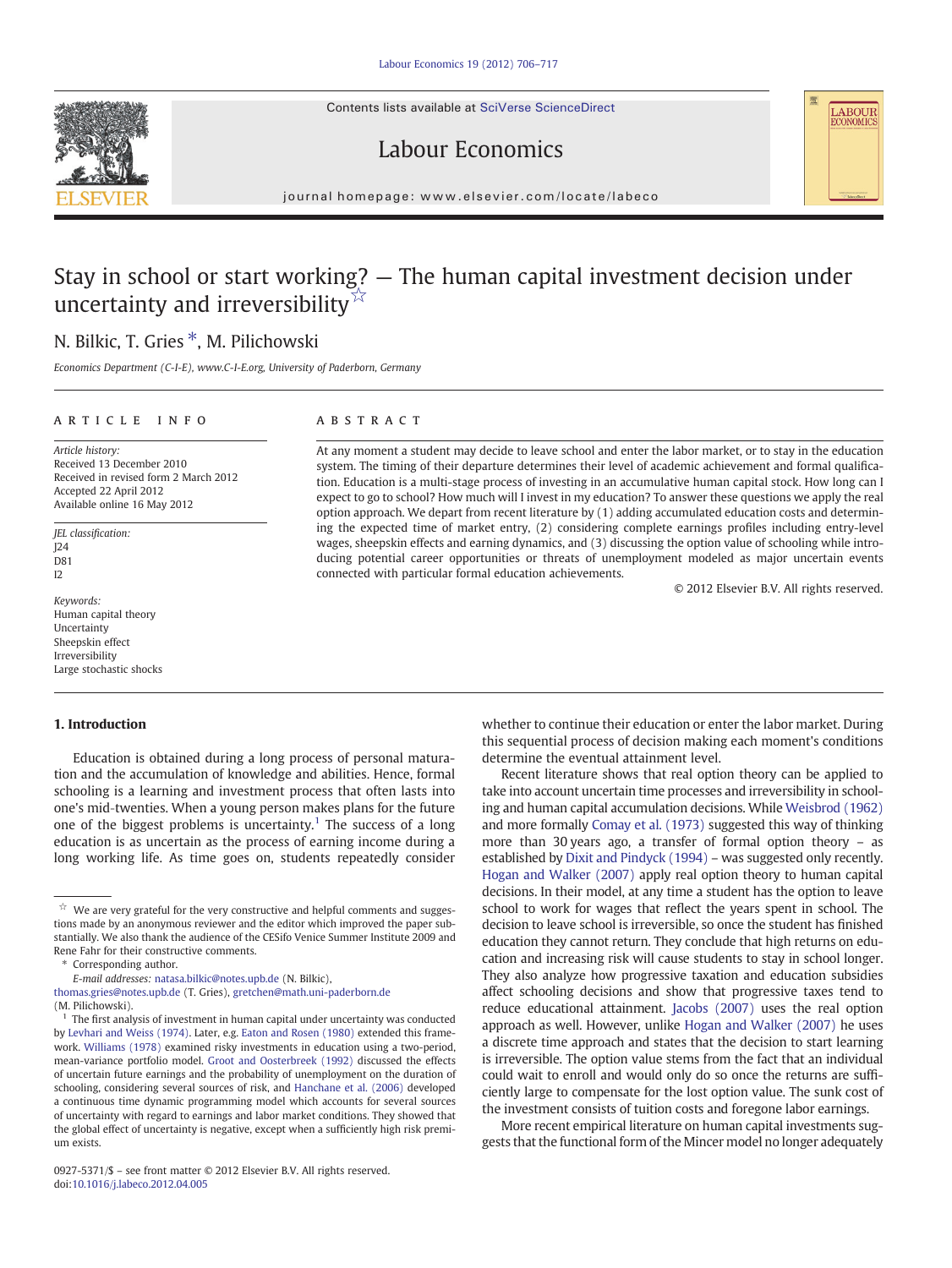describes labor earnings for U.S. workers.<sup>2</sup> [Heckman et al. \(2003, 2006\)](#page--1-0) test and reject the assumptions for using the Mincer model to estimate the internal rate of return. [Heckman et al. \(2008\)](#page--1-0) emphasize that estimates should account for non-linearity and non-separabilities in earnings functions, income taxes, and tuition. In line with these findings is the idea of introducing risk and other non-pecuniary elements into the empirical model.<sup>3</sup> In addition, [Heckman et al. \(2006\)](#page--1-0) explain why option values should be included in the decision, and show how option values invalidate the internal rate of return as an investment choice criterion. "Our analysis points to a need for more empirical studies that incorporate the sequential nature of individual schooling decisions and uncertainty about education costs and future earnings to help determine their importance. We report evidence on estimated option values from the recent empirical literature using rich panel data sources that enable analysts to answer questions that could not be answered with the cross section data available to Mincer in the 1960s." [\(Heckman et al. \(2006\) p. 6](#page--1-0)). However, all these findings encourage a closer look at the impact of real option theory on human capital investment decision under uncertainty and generate a more comprehensive theoretical framework.

Departing from the model suggested by [Hogan and Walker \(2007\)](#page--1-0) we discuss how uncertain time processes determine the duration of schooling and – with the timing decision to leave school – the accumulation of human capital. We extend their framework by 1) adding accumulated education costs during schooling, 2) considering complete earnings profiles including entry level wage, sheepskin effects and earning dynamics, and 3) discussing the option value of schooling introducing potential career opportunities or threats of unemployment modeled as major uncertain events connected with particular education achievements.

In order to discuss these problems we proceed as follows. In Section 2 we introduce the real option base model to determine the expected time of leaving school for a continuous process of schooling. In [Section 3](#page--1-0) we solve the base model, and discuss comparative statics. In [Section 4](#page--1-0) we extend the model by introducing different levels of formal qualification and discuss the implications for option values with respect to sheepskin effects and major random events connected with particular formal education achievements. In [Section 5](#page--1-0) we conclude.

#### 2. Basic model

The level of education a student attains is a result of a dynamic sequential decision process. Even if an immediate labor market entry may have some benefits, it is possible that staying in school is the better option. To model this uncertain investment and timing decision problem, [Hogan and Walker \(2007\)](#page--1-0) suggest the real option approach in terms of a dynamic programming model from which we depart. In our model the sequential timing decision has three elements: 1) accumulated investment costs of schooling, 2) the earning profiles, starting with the entry-level wage when working life begins and developing as a dynamic income stream, 3) the value of postponing the working life through longer education to potentially achieve a better income track, or of not to tie oneself to a specific uncertain earnings stream. In [Section 4](#page--1-0) we discuss that the option value of education can account for sheepskin effects, potential large opportunities or threats, and remaining flexible. However, as this decision is repeated, we look at a multi-stage sequence of decisions that add up to the entire duration of schooling and the eventual level of academic achievement.

#### 2.1. Investment costs of schooling

In this model the individual costs of a successfully completed year of schooling are defined by C and, from today's perspective  $(t=0)$ , accumulate each year until the end of the student's education. $4$  The total investment expenditure  $I(T)$  is dynamic and increases with each year of schooling. Hence, at time  $T$ , the end of formal education, the current value of total schooling costs<sup>5</sup> is

$$
I(T) = \int_0^T Ce^{r(T-t)}dt + \bar{C},\qquad(1)
$$

where  $r$  is the risk-free interest rate and  $\bar{C}$  are the given costs of successfully graduating, finding adequate employment and entering the market.

#### 2.2. Earnings profile

Education not only generates costs, but also provides access to different earnings profiles. On the one hand, schooling generates a differential in the entry-level wage when entering the labor market; on the other, it may lead to a change in the dynamics and risk of the income stream during working life.

#### 2.2.1. Entry-level wage

The initial level of the income path, namely the entry-level wage, is the first element of the earning profile. As it is linked to educational achievement, an additional (successful) year of schooling leads to a higher entry-level wage and therefore to an increased level of the earnings stream.<sup>6</sup> However, many random elements determine the wage when entering the labor market. Hence, we describe the development of entry-level wages during formal education as a Brownian motion

$$
d\tilde{Y} = \delta \tilde{Y} dt + \tilde{\sigma} \tilde{Y} dW \quad \text{for} \quad 0 < t < T. \tag{2}
$$

where  $\tilde{\sigma} > 0$  and dW denote a constant volatility and the increments of a standard Wiener process, respectively.  $\delta$  > 0 is the expected marginal differential in income level with respect to marginal schooling time and educational improvement (expected rate of market reward). This change in the level of the income path is part of the total income reward generated by the schooling process.

#### 2.2.2. Dynamics and value of the income stream

The second element of the earnings profile is the dynamic development of the lifetime earnings stream. Because stylized facts indicate that it is linked to educational attainment, we use a random process with a trend and random elements. In general, individual income dynamics are driven by a stochastic earning process described by the geometric Brownian motion

$$
dY = \alpha Ydt + \sigma YdW \quad \text{for} \quad T < t,\tag{3}
$$

with dW denoting the increments of a standard Wiener process. Upon entering the market  $(t>T)$  the student faces a stochastic revenue stream which is characterized by an expected average growth rate  $\alpha$  > 0 and elements of uncertainty depicted by a constant volatility  $σ$  0. To simplify the model we assume  $α$  to be constant, whereas

 $2$  This development starts e.g. with [Katz and Autor \(1999\).](#page--1-0)

<sup>&</sup>lt;sup>3</sup> See e.g. [Cunha et al. \(2005\)](#page--1-0), [Carneiro et al. \(2003\)](#page--1-0), [Belzil and Leonardi \(2007a,b\)](#page--1-0) or [Hartog et al. \(2007\).](#page--1-0)

<sup>4</sup> Recent empirical studies suggest that education costs are an important ingredient of the education decision (see e.g. [Heckman et al. \(2008\)\)](#page--1-0). By including the annual accumulative cost of schooling we depart from [Hogan and Walker \(2007\)](#page--1-0), who do not consider education costs.

<sup>5</sup> Education costs per period C could include accounting for in school utility. Hence C represent "general costs" per period so that the willingness to pay for the "utility of schooling" could be subtracted and the costs could be regarded as net costs including utility benefits.

<sup>6</sup> [Wang and Bai \(2003\)](#page--1-0) examine how variations in uncertainty in labor productivity affect specific human capital investment and wage. They find a positive correlation between wage and specific human capital.